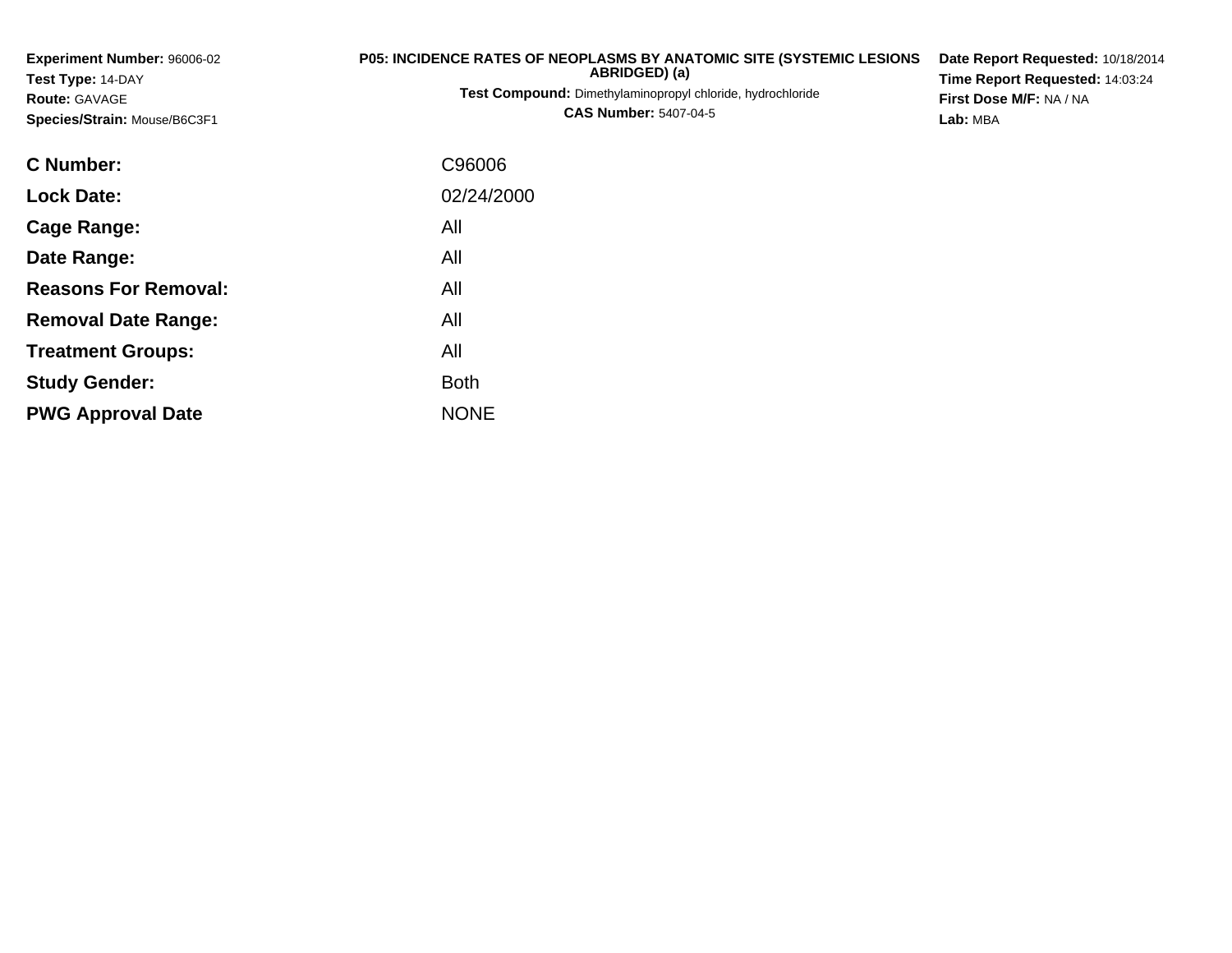| Experiment Number: 96006-02<br>Test Type: 14-DAY                             | P05: INCIDENCE RATES OF NEOPLASMS BY ANATOMIC SITE (SYSTEMIC LESIONS | Date Report Requested: 10/18/2014<br>Time Report Requested: 14:03:24<br>First Dose M/F: NA / NA<br>Lab: MBA |                      |           |                 |                     |
|------------------------------------------------------------------------------|----------------------------------------------------------------------|-------------------------------------------------------------------------------------------------------------|----------------------|-----------|-----------------|---------------------|
| Route: GAVAGE<br>Species/Strain: Mouse/B6C3F1                                | Test Compound: Dimethylaminopropyl chloride, hydrochloride           |                                                                                                             |                      |           |                 |                     |
| <b>B6C3F1 Mouse MALE</b>                                                     | <b>VEHICLE CONTROL</b>                                               | <b>MG/KG</b><br>6.25                                                                                        | <b>MG/KG</b><br>12.5 | 25 MG/KG  | <b>50 MG/KG</b> | <b>MG/KG</b><br>100 |
| <b>Disposition Summary</b>                                                   |                                                                      |                                                                                                             |                      |           |                 |                     |
| <b>Animals Initially In Study</b><br><b>Early Deaths</b><br><b>Survivors</b> | 5                                                                    | 5                                                                                                           | $5\phantom{.0}$      | 5         | 5               | 5                   |
| <b>Terminal Sacrifice</b><br><b>Animals Examined Microscopically</b>         | 5                                                                    | 5                                                                                                           | ${\bf 5}$            | ${\bf 5}$ | 5               | 5<br>1              |
| <b>ALIMENTARY SYSTEM</b><br>None                                             |                                                                      |                                                                                                             |                      |           |                 |                     |
| CARDIOVASCULAR SYSTEM<br>None                                                |                                                                      |                                                                                                             |                      |           |                 |                     |
| <b>ENDOCRINE SYSTEM</b><br>None                                              |                                                                      |                                                                                                             |                      |           |                 |                     |
| <b>GENERAL BODY SYSTEM</b><br>None                                           |                                                                      |                                                                                                             |                      |           |                 |                     |
| <b>GENITAL SYSTEM</b><br>Seminal Vesicle                                     | (0)                                                                  | (0)                                                                                                         | (0)                  | (0)       | (0)             | (1)                 |
| HEMATOPOIETIC SYSTEM<br>None                                                 |                                                                      |                                                                                                             |                      |           |                 |                     |
| <b>INTEGUMENTARY SYSTEM</b><br>None                                          |                                                                      |                                                                                                             |                      |           |                 |                     |
| MUSCULOSKELETAL SYSTEM<br>None                                               |                                                                      |                                                                                                             |                      |           |                 |                     |
| NERVOUS SYSTEM<br>None                                                       |                                                                      |                                                                                                             |                      |           |                 |                     |

b - Primary tumors: all tumors except metastatic tumors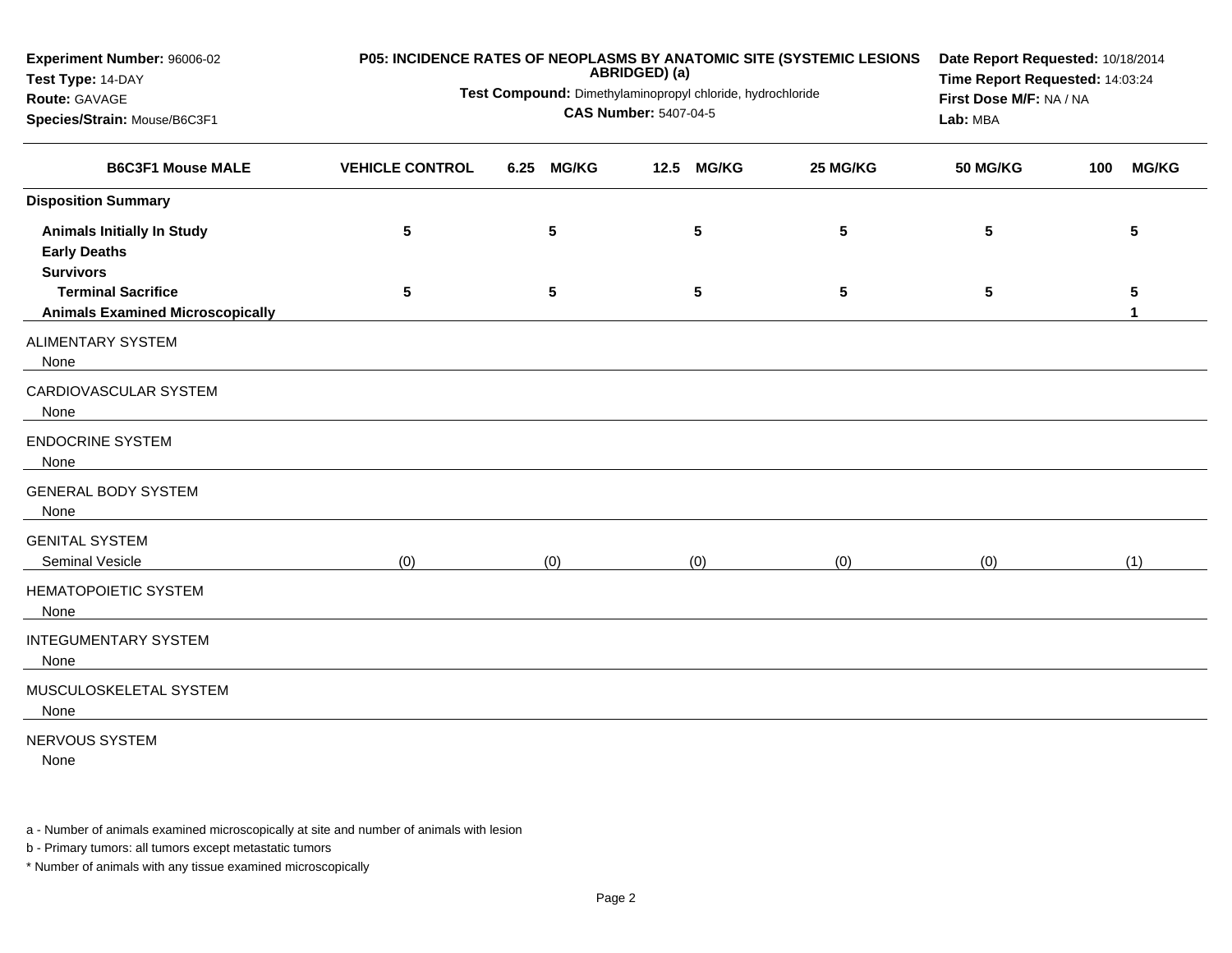| Experiment Number: 96006-02<br>Test Type: 14-DAY<br><b>Route: GAVAGE</b><br>Species/Strain: Mouse/B6C3F1 | P05: INCIDENCE RATES OF NEOPLASMS BY ANATOMIC SITE (SYSTEMIC LESIONS<br>ABRIDGED) (a)<br>Test Compound: Dimethylaminopropyl chloride, hydrochloride<br><b>CAS Number: 5407-04-5</b> |                      |                      |          |          | Date Report Requested: 10/18/2014<br>Time Report Requested: 14:03:24<br>First Dose M/F: NA / NA |
|----------------------------------------------------------------------------------------------------------|-------------------------------------------------------------------------------------------------------------------------------------------------------------------------------------|----------------------|----------------------|----------|----------|-------------------------------------------------------------------------------------------------|
| <b>B6C3F1 Mouse MALE</b>                                                                                 | <b>VEHICLE CONTROL</b>                                                                                                                                                              | <b>MG/KG</b><br>6.25 | <b>MG/KG</b><br>12.5 | 25 MG/KG | 50 MG/KG | <b>MG/KG</b><br>100                                                                             |
| <b>RESPIRATORY SYSTEM</b><br>None                                                                        |                                                                                                                                                                                     |                      |                      |          |          |                                                                                                 |
| SPECIAL SENSES SYSTEM<br>None                                                                            |                                                                                                                                                                                     |                      |                      |          |          |                                                                                                 |
| URINARY SYSTEM<br>None                                                                                   |                                                                                                                                                                                     |                      |                      |          |          |                                                                                                 |

b - Primary tumors: all tumors except metastatic tumors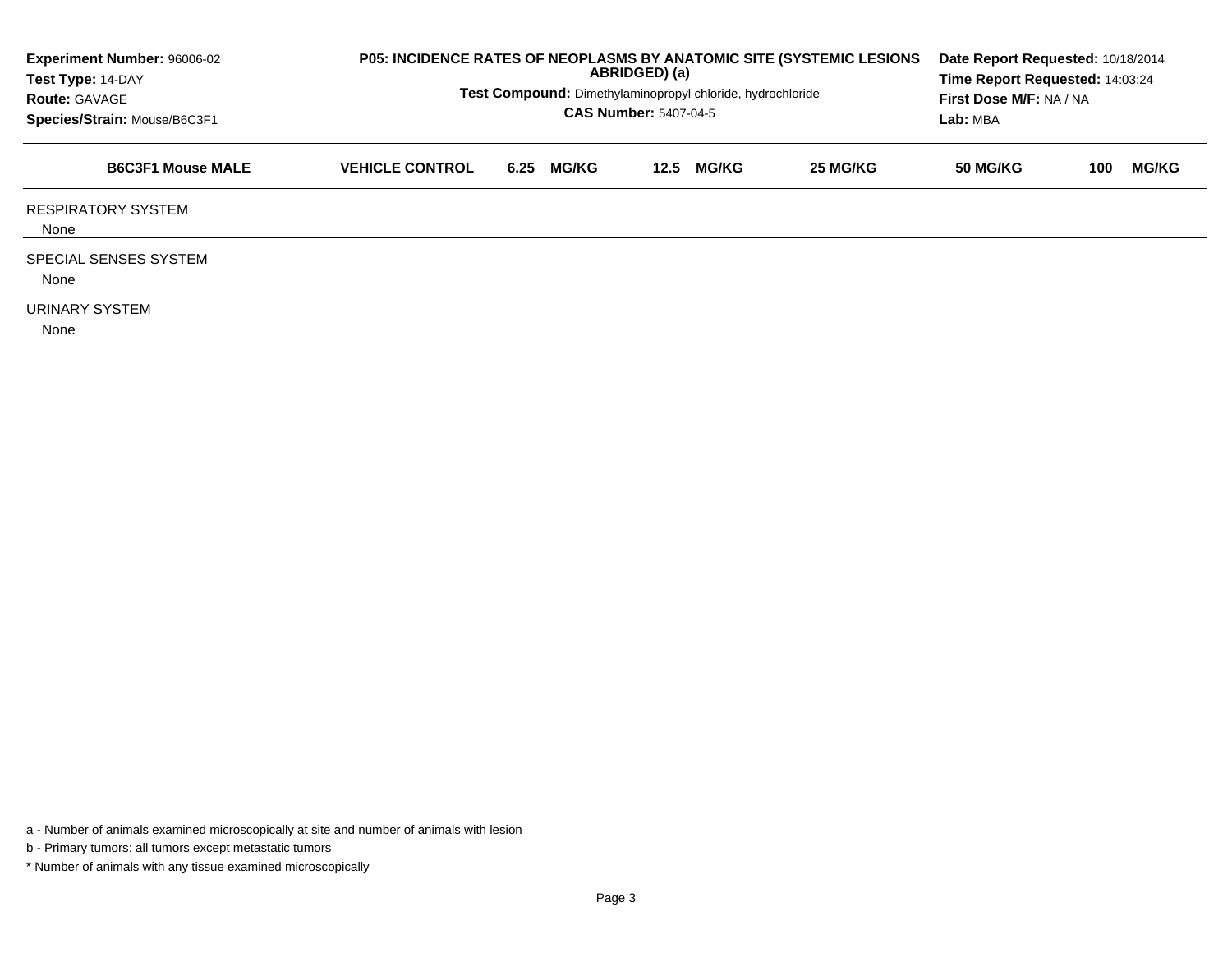| Experiment Number: 96006-02<br>Test Type: 14-DAY<br><b>Route: GAVAGE</b><br>Species/Strain: Mouse/B6C3F1   | <b>P05: INCIDENCE RATES OF NEOPLASMS BY ANATOMIC SITE (SYSTEMIC LESIONS</b><br>ABRIDGED) (a)<br>Test Compound: Dimethylaminopropyl chloride, hydrochloride<br><b>CAS Number: 5407-04-5</b> |      |              |      |              |          | Date Report Requested: 10/18/2014<br>Time Report Requested: 14:03:24<br>First Dose M/F: NA / NA<br>Lab: MBA |     |              |  |
|------------------------------------------------------------------------------------------------------------|--------------------------------------------------------------------------------------------------------------------------------------------------------------------------------------------|------|--------------|------|--------------|----------|-------------------------------------------------------------------------------------------------------------|-----|--------------|--|
| <b>B6C3F1 Mouse MALE</b>                                                                                   | <b>VEHICLE CONTROL</b>                                                                                                                                                                     | 6.25 | <b>MG/KG</b> | 12.5 | <b>MG/KG</b> | 25 MG/KG | <b>50 MG/KG</b>                                                                                             | 100 | <b>MG/KG</b> |  |
| <b>Tumor Summary for MALE</b>                                                                              |                                                                                                                                                                                            |      |              |      |              |          |                                                                                                             |     |              |  |
| <b>Total Animals with Primary Neoplasms (b)</b><br><b>Total Primary Neoplasms</b>                          |                                                                                                                                                                                            |      |              |      |              |          |                                                                                                             |     |              |  |
| <b>Total Animals with Benign Neoplasms</b><br><b>Total Benign Neoplasms</b>                                |                                                                                                                                                                                            |      |              |      |              |          |                                                                                                             |     |              |  |
| <b>Total Animals with Malignant Neoplasms</b><br><b>Total Malignant Neoplasms</b>                          |                                                                                                                                                                                            |      |              |      |              |          |                                                                                                             |     |              |  |
| <b>Total Animals with Metastatic Neoplasms</b><br><b>Total Metastatic Neoplasms</b>                        |                                                                                                                                                                                            |      |              |      |              |          |                                                                                                             |     |              |  |
| <b>Total Animals with Malignant Neoplasms</b><br><b>Uncertain Primary Site</b>                             |                                                                                                                                                                                            |      |              |      |              |          |                                                                                                             |     |              |  |
| Total Animals with Neoplasms Uncertain -<br><b>Benign or Malignant</b><br><b>Total Uncertain Neoplasms</b> |                                                                                                                                                                                            |      |              |      |              |          |                                                                                                             |     |              |  |

-

\*\*\*END OF MALE DATA\*\*\*

a - Number of animals examined microscopically at site and number of animals with lesion

b - Primary tumors: all tumors except metastatic tumors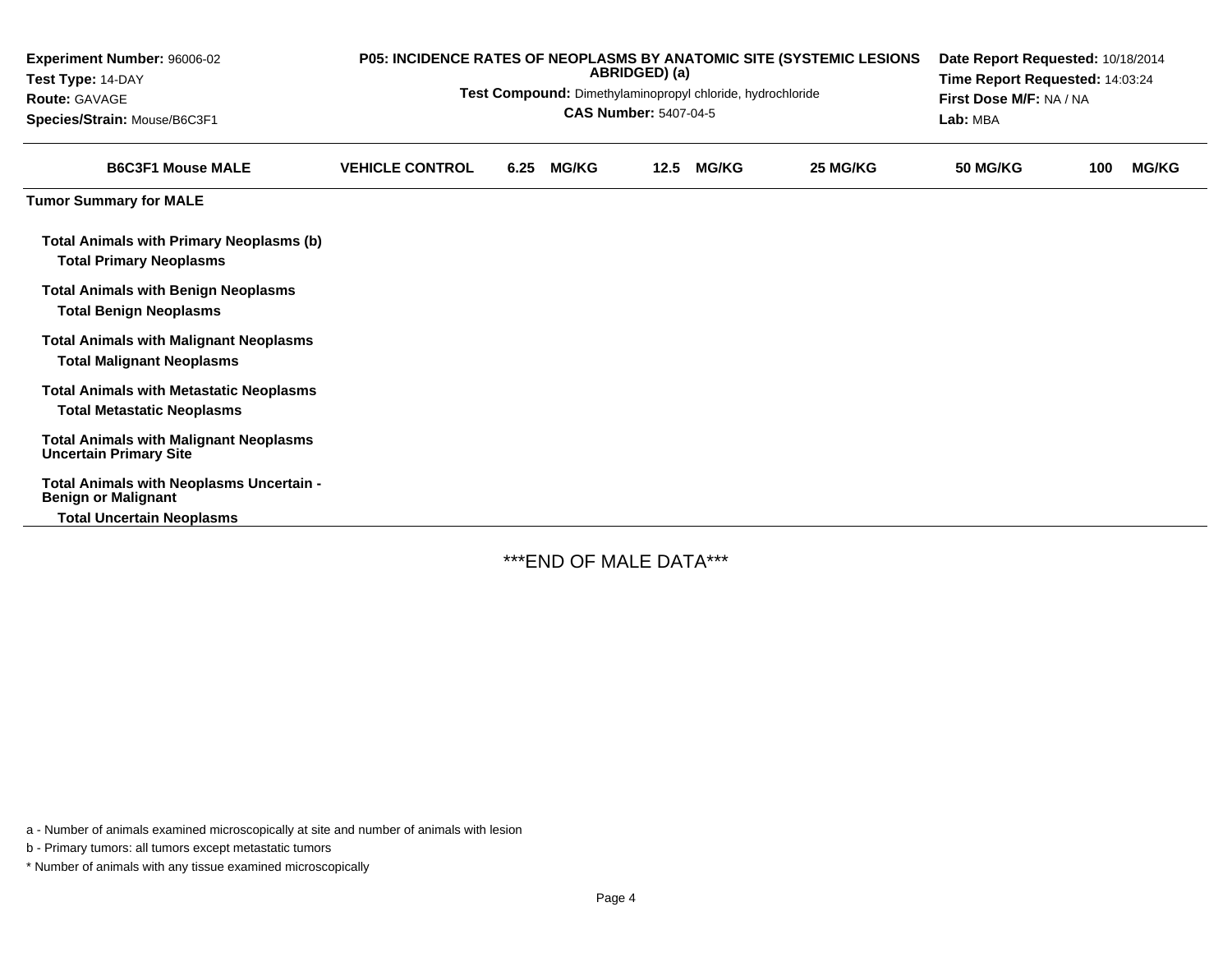| Experiment Number: 96006-02<br>Test Type: 14-DAY                     | P05: INCIDENCE RATES OF NEOPLASMS BY ANATOMIC SITE (SYSTEMIC LESIONS | Date Report Requested: 10/18/2014<br>Time Report Requested: 14:03:24<br>First Dose M/F: NA / NA<br>Lab: MBA |                 |      |                 |          |                 |     |                 |
|----------------------------------------------------------------------|----------------------------------------------------------------------|-------------------------------------------------------------------------------------------------------------|-----------------|------|-----------------|----------|-----------------|-----|-----------------|
| Route: GAVAGE<br>Species/Strain: Mouse/B6C3F1                        | Test Compound: Dimethylaminopropyl chloride, hydrochloride           |                                                                                                             |                 |      |                 |          |                 |     |                 |
| <b>B6C3F1 Mouse FEMALE</b>                                           | <b>VEHICLE CONTROL</b>                                               | 6.25                                                                                                        | <b>MG/KG</b>    | 12.5 | <b>MG/KG</b>    | 25 MG/KG | <b>50 MG/KG</b> | 100 | <b>MG/KG</b>    |
| <b>Disposition Summary</b>                                           |                                                                      |                                                                                                             |                 |      |                 |          |                 |     |                 |
| <b>Animals Initially In Study</b><br><b>Early Deaths</b>             | 5                                                                    |                                                                                                             | 5               |      | $5\phantom{.0}$ | 5        | 5               |     | $5\phantom{.0}$ |
| <b>Natural Death</b><br><b>Survivors</b>                             | $\mathbf 1$                                                          |                                                                                                             |                 |      |                 |          |                 |     |                 |
| <b>Terminal Sacrifice</b><br><b>Animals Examined Microscopically</b> | 4                                                                    |                                                                                                             | $5\phantom{.0}$ |      | $5\phantom{.0}$ | 5        | 5               |     | $5\phantom{.0}$ |
| <b>ALIMENTARY SYSTEM</b><br>None                                     |                                                                      |                                                                                                             |                 |      |                 |          |                 |     |                 |
| CARDIOVASCULAR SYSTEM<br>None                                        |                                                                      |                                                                                                             |                 |      |                 |          |                 |     |                 |
| <b>ENDOCRINE SYSTEM</b><br>None                                      |                                                                      |                                                                                                             |                 |      |                 |          |                 |     |                 |
| <b>GENERAL BODY SYSTEM</b><br>None                                   |                                                                      |                                                                                                             |                 |      |                 |          |                 |     |                 |
| <b>GENITAL SYSTEM</b><br>None                                        |                                                                      |                                                                                                             |                 |      |                 |          |                 |     |                 |
| <b>HEMATOPOIETIC SYSTEM</b><br>None                                  |                                                                      |                                                                                                             |                 |      |                 |          |                 |     |                 |
| <b>INTEGUMENTARY SYSTEM</b><br>None                                  |                                                                      |                                                                                                             |                 |      |                 |          |                 |     |                 |
| MUSCULOSKELETAL SYSTEM<br>None                                       |                                                                      |                                                                                                             |                 |      |                 |          |                 |     |                 |
| NERVOUS SYSTEM                                                       |                                                                      |                                                                                                             |                 |      |                 |          |                 |     |                 |

b - Primary tumors: all tumors except metastatic tumors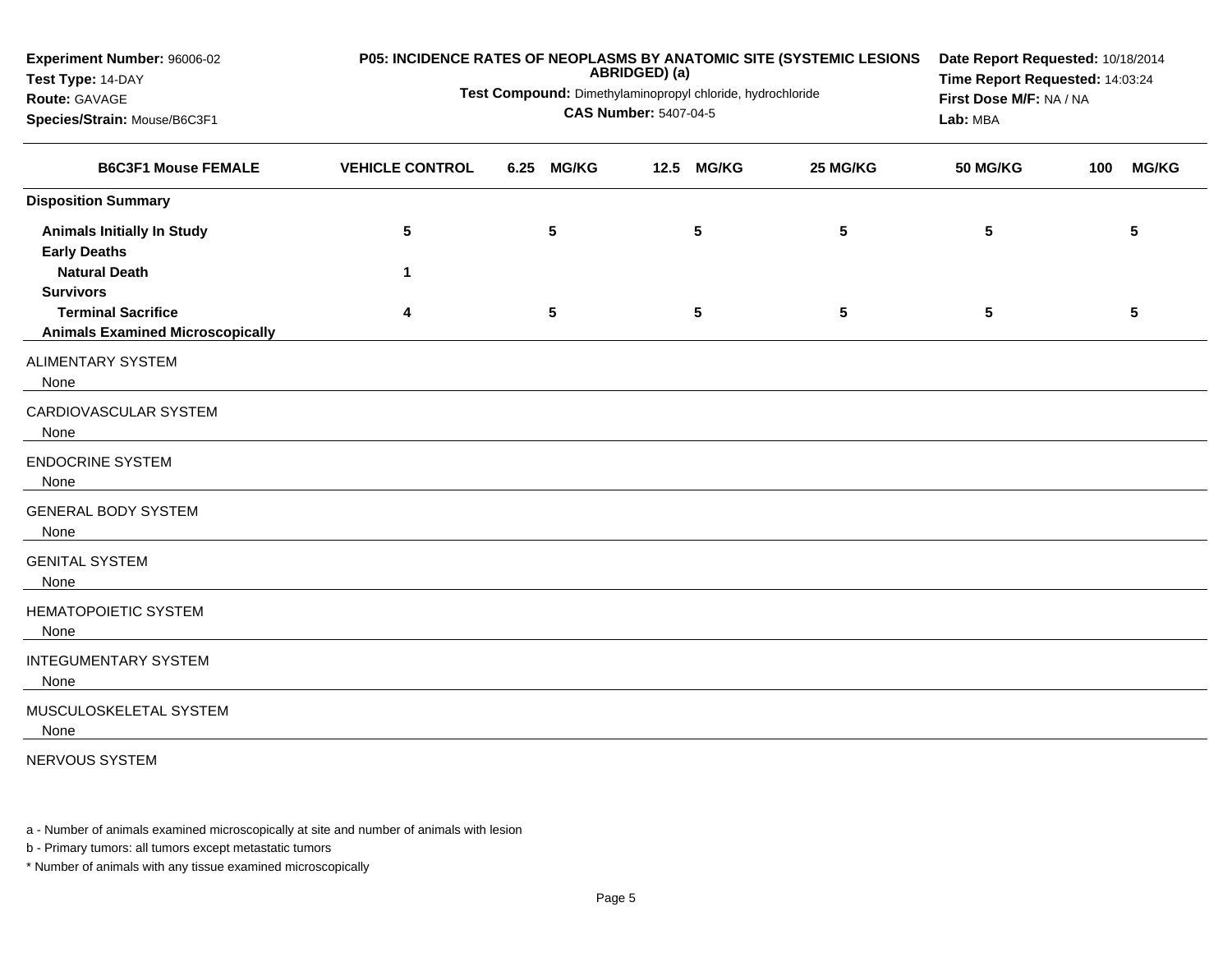| Experiment Number: 96006-02<br>Test Type: 14-DAY<br><b>Route: GAVAGE</b><br>Species/Strain: Mouse/B6C3F1 | P05: INCIDENCE RATES OF NEOPLASMS BY ANATOMIC SITE (SYSTEMIC LESIONS<br>Test Compound: Dimethylaminopropyl chloride, hydrochloride | Date Report Requested: 10/18/2014<br>Time Report Requested: 14:03:24<br>First Dose M/F: NA / NA<br><b>Lab:</b> MBA |                      |          |                 |                     |
|----------------------------------------------------------------------------------------------------------|------------------------------------------------------------------------------------------------------------------------------------|--------------------------------------------------------------------------------------------------------------------|----------------------|----------|-----------------|---------------------|
| <b>B6C3F1 Mouse FEMALE</b>                                                                               | <b>VEHICLE CONTROL</b>                                                                                                             | <b>MG/KG</b><br>6.25                                                                                               | <b>MG/KG</b><br>12.5 | 25 MG/KG | <b>50 MG/KG</b> | <b>MG/KG</b><br>100 |
| None                                                                                                     |                                                                                                                                    |                                                                                                                    |                      |          |                 |                     |
| <b>RESPIRATORY SYSTEM</b><br>None                                                                        |                                                                                                                                    |                                                                                                                    |                      |          |                 |                     |
| SPECIAL SENSES SYSTEM<br>None                                                                            |                                                                                                                                    |                                                                                                                    |                      |          |                 |                     |
| URINARY SYSTEM<br>None                                                                                   |                                                                                                                                    |                                                                                                                    |                      |          |                 |                     |

b - Primary tumors: all tumors except metastatic tumors